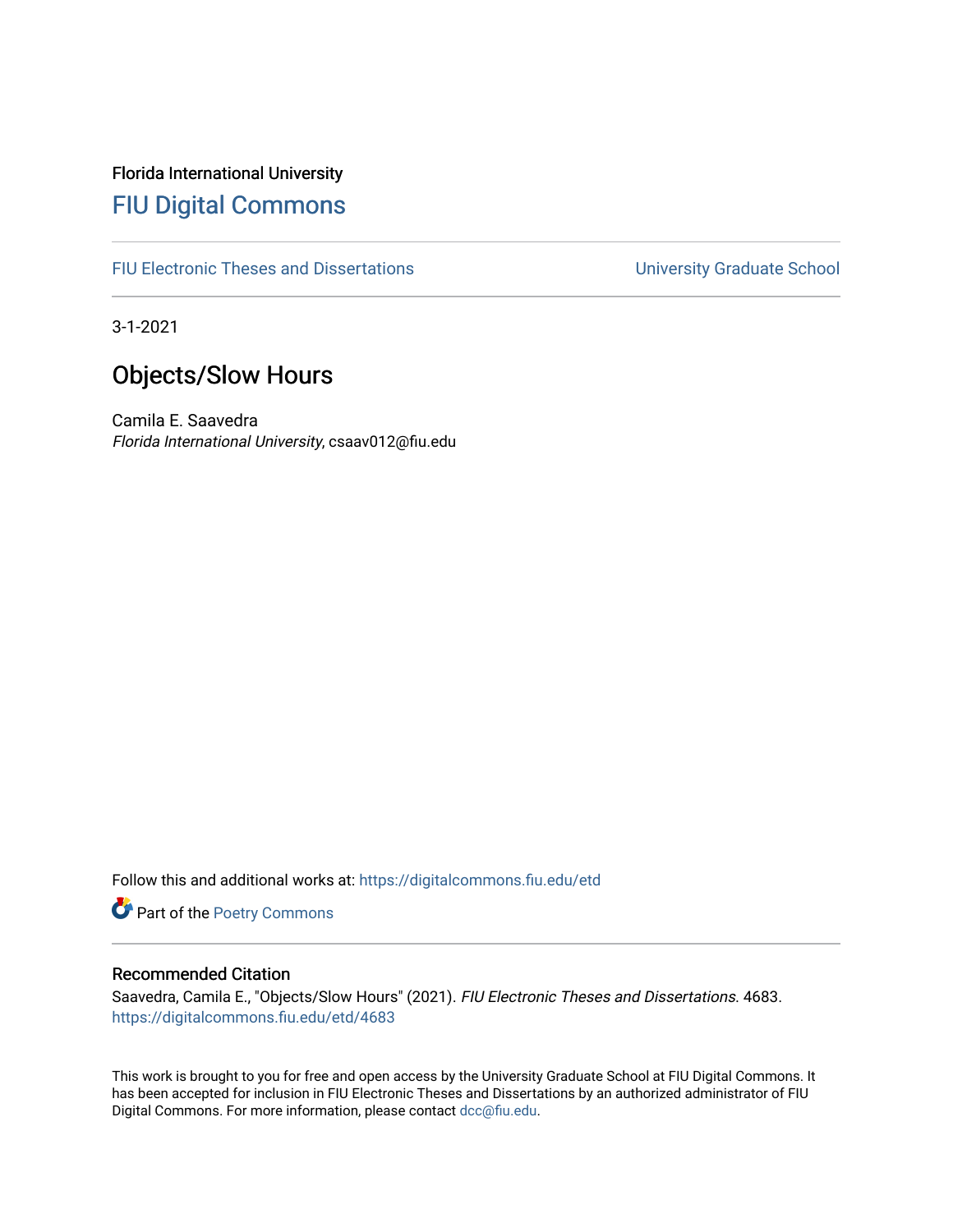# FLORIDA INTERNATIONAL UNIVERSITY

Miami, Florida

## OBJECTS/SLOW HOURS

A thesis submitted in partial fulfillment of

the requirements for the degree of

## MASTER OF FINE ARTS

in

## CREATIVE WRITING

by

Camila E. Saavedra

2021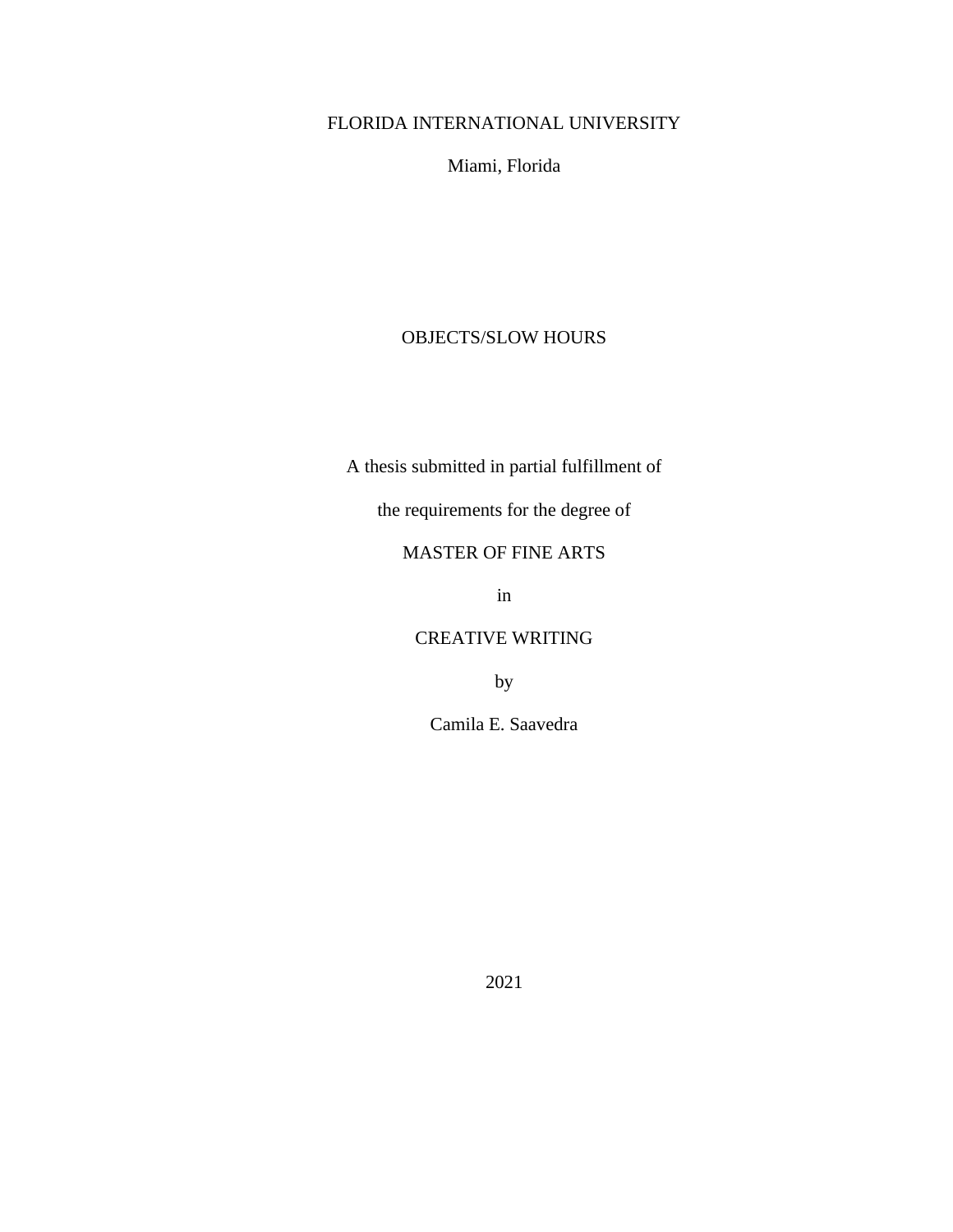To: Dean Michael R. Heithaus College of Arts, Sciences and Education

This thesis, written by Camila E. Saavedra, and entitled Objects/Slow Hours, having been approved in respect to style and intellectual content, is referred to you for judgment.

We have read this thesis and recommend that it be approved.

Anne Castro

Denise Duhamel

Julie Marie Wade, Major Professor

\_\_\_\_\_\_\_\_\_\_\_\_\_\_\_\_\_\_\_\_\_\_\_\_\_\_\_\_\_\_\_\_\_\_\_\_\_\_\_

\_\_\_\_\_\_\_\_\_\_\_\_\_\_\_\_\_\_\_\_\_\_\_\_\_\_\_\_\_\_\_\_\_\_\_\_\_\_\_

\_\_\_\_\_\_\_\_\_\_\_\_\_\_\_\_\_\_\_\_\_\_\_\_\_\_\_\_\_\_\_\_\_\_\_\_\_\_\_

Date of Defense: March 1, 2021

The thesis of Camila E. Saavedra is approved.

\_\_\_\_\_\_\_\_\_\_\_\_\_\_\_\_\_\_\_\_\_\_\_\_\_\_\_\_\_\_\_\_\_\_\_\_\_\_\_ Dean Michael R. Heithaus College of Arts, Sciences and Education

Andrés G. Gil Vice President for Research and Economic Development and Dean of the University Graduate School

\_\_\_\_\_\_\_\_\_\_\_\_\_\_\_\_\_\_\_\_\_\_\_\_\_\_\_\_\_\_\_\_\_\_\_\_\_\_\_

Florida International University, 2021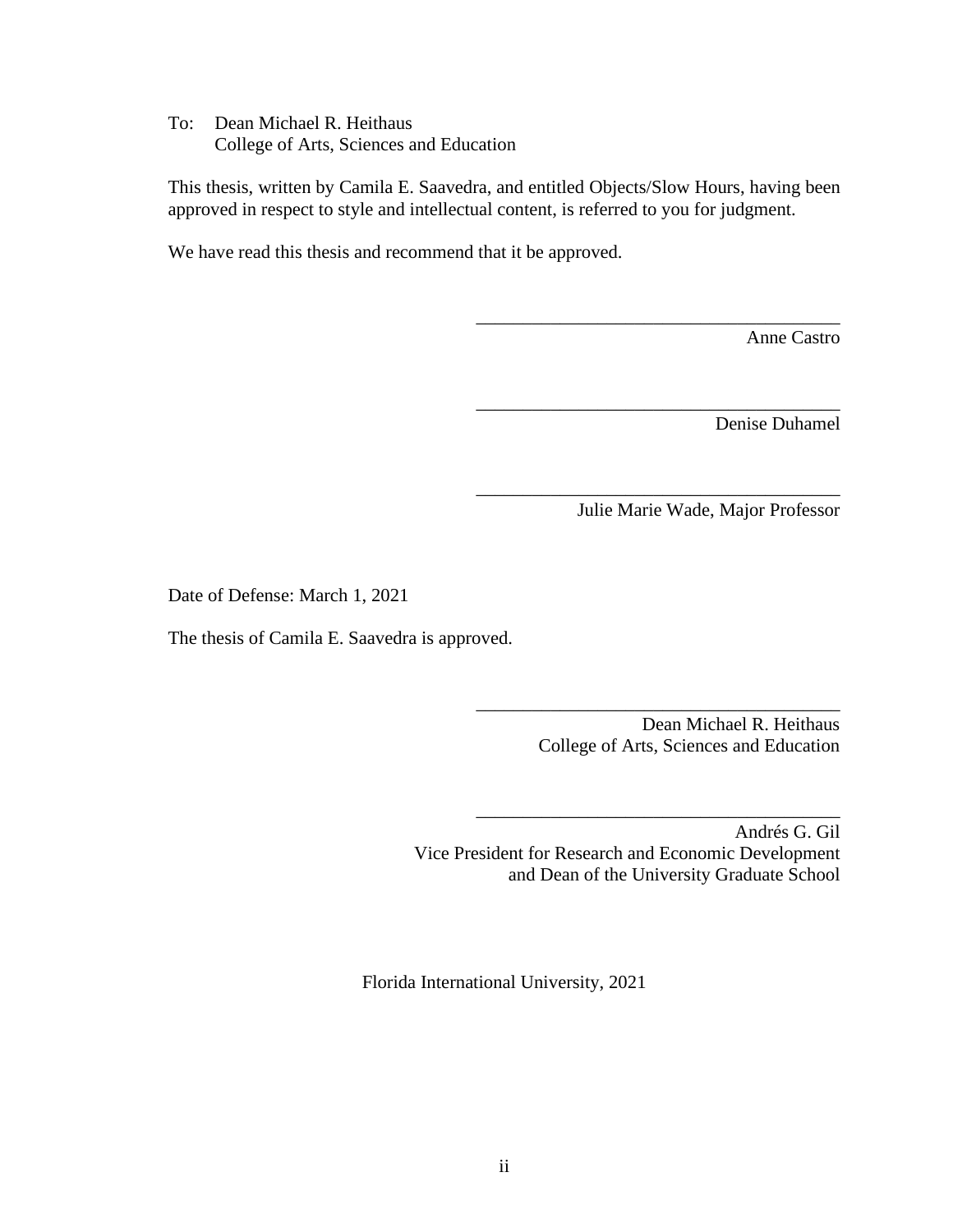# **DEDICATION**

for Ili, Dash  $\&$  all the other pieces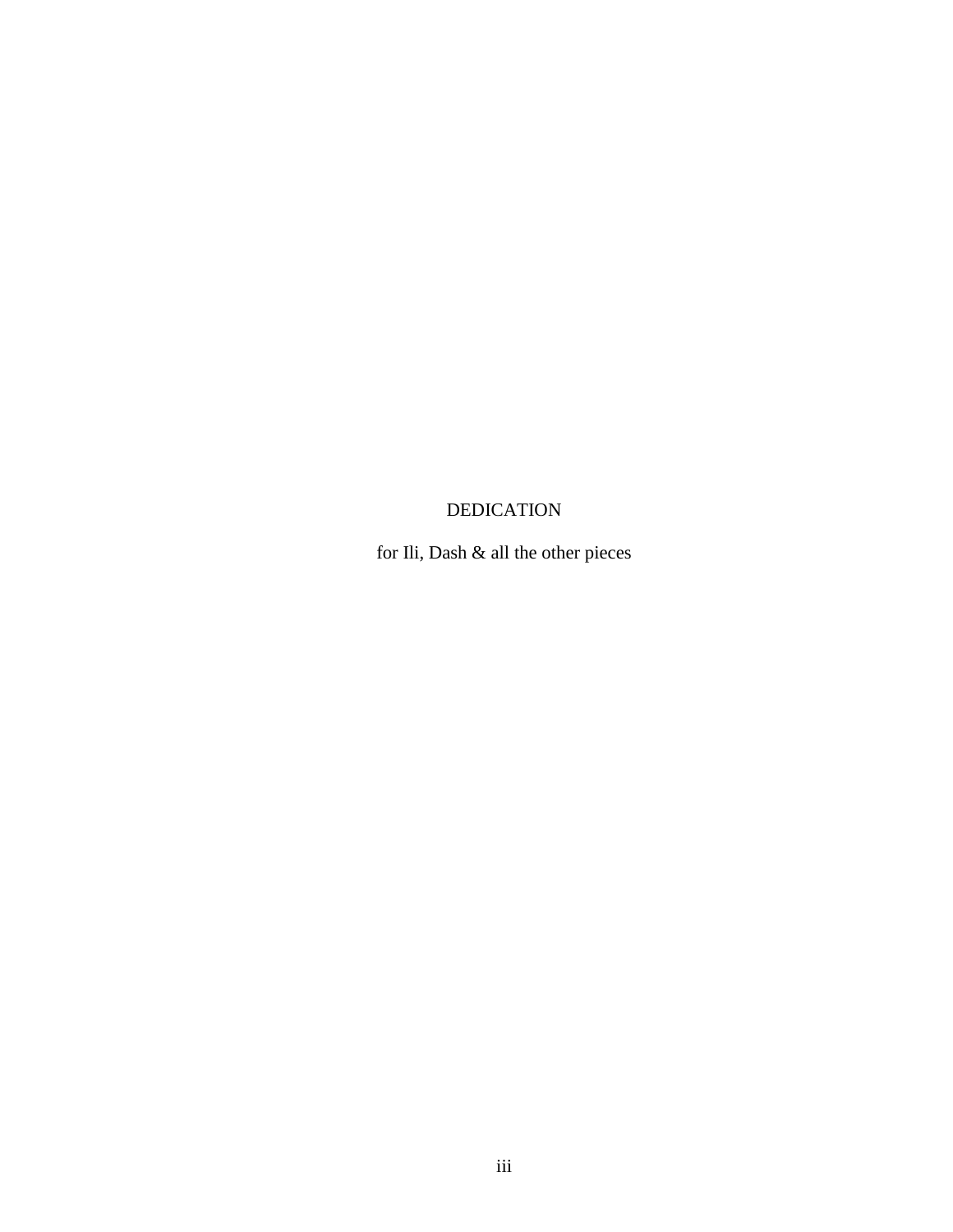### ACKNOWLEDGMENTS

Thefts:

lines from "A Halo Over the Hospital"

— Maggie Nelson, Something Bright, Then Holes

language from "The brain within its groove"

— Emily Dickinson

p. 26 "we do not even have a common word for this deprivation"

— Rosemary Garland-Thomson, Staring: How We Look

Thanks:

to Iliana (who is always living), Irma, Julio, Esther, and Adrian;

to Alex, Krista, and Michael for such deep, distinct loves;

to Jeanne, Eric, and Peggy; to Julie, a phenomenon;

and to Dashiel for being the most insistent creature I know.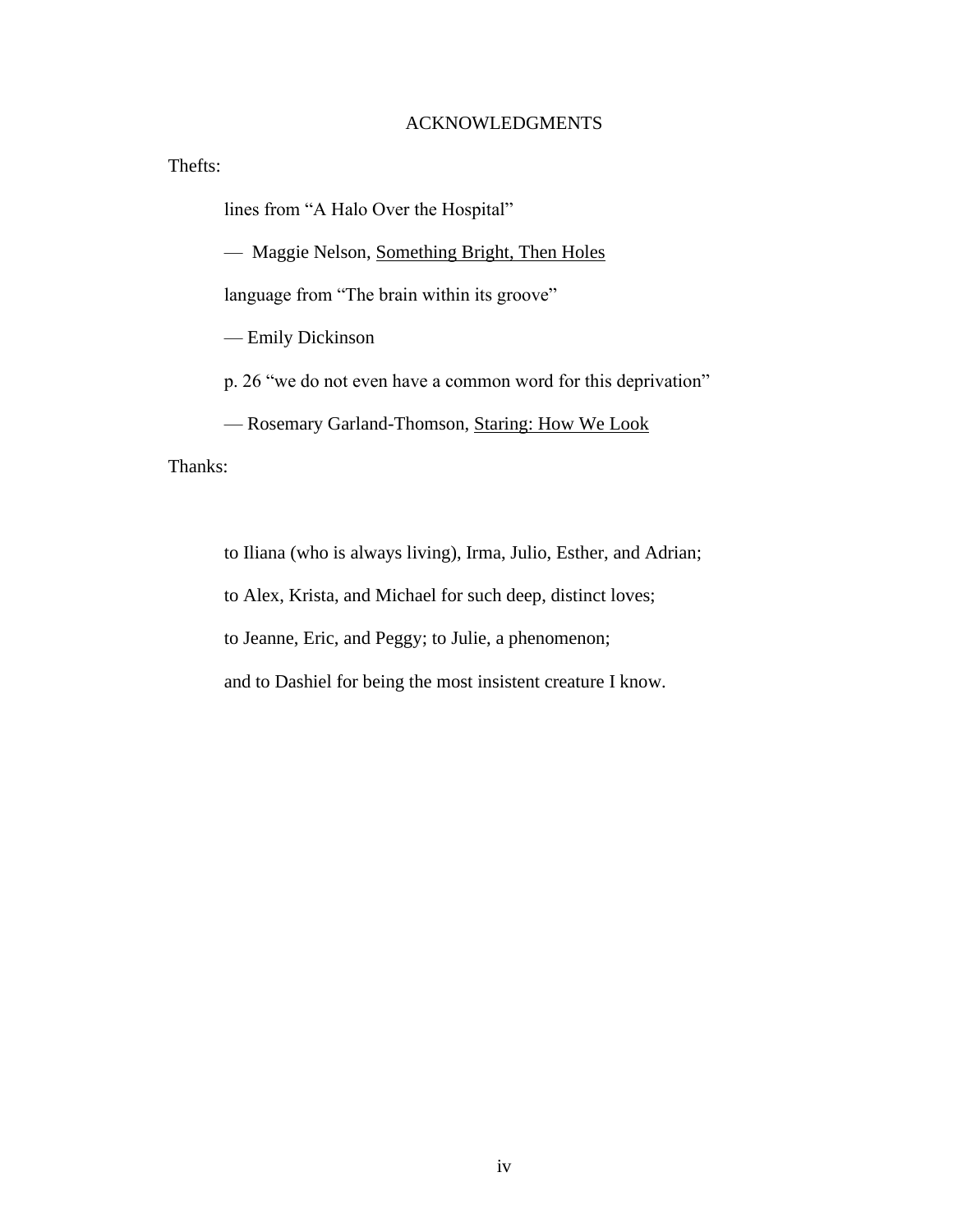#### ABSTRACT OF THE THESIS

#### OBJECTS/SLOW HOURS

by

Camila E. Saavedra

Florida International University, 2021

Miami, Florida

Professor Julie Marie Wade, Major Professor

OBJECTS/SLOW HOURS is a collection of experimental poetry that aims to illustrate the reconfiguration of identity post-trauma. Using spatial play and non-linear storytelling, these poems follow the experiences of a chronic cancer patient through various cycles of illness and recovery. This narrative is told in three interwoven parallel structures, allowing the speaker to project consciousness into objects and animals, while simultaneously revisiting instances of isolated suffering and reflecting on medical treatment procedures.

OBJECTS/SLOW HOURS's literary influences include Maggie Nelson, Lisa Glatt, and Audre Lorde, whose illness narratives have similarly confronted ideas of embodiment, subjectivity/objectivity, and social (in)visibility. In this collection, the speaker addresses major tenets of disability theory, such as materialism, the cost of the medical commitment to healing, and the role of disability in the larger fabric of society.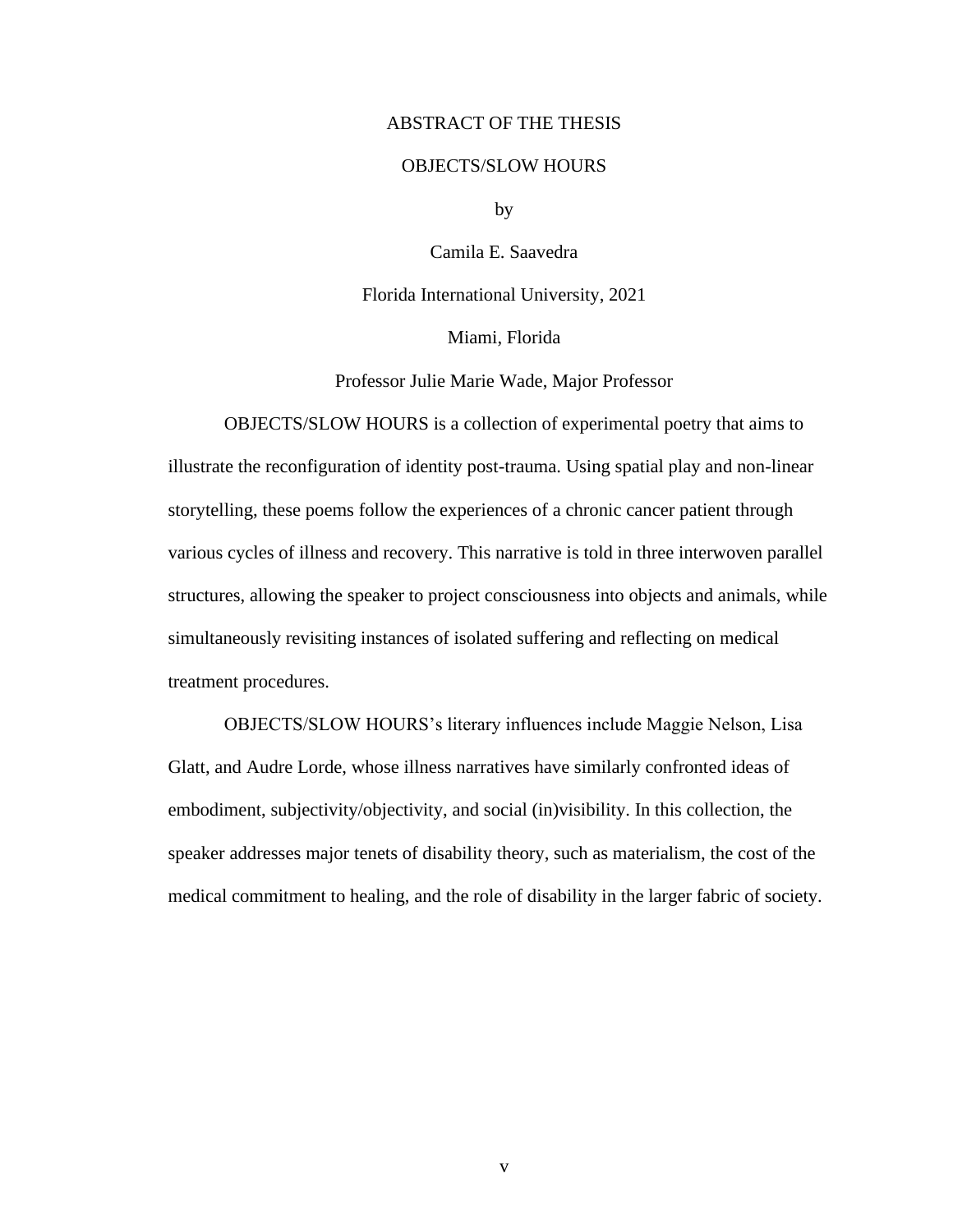| <b>CHAPTER</b>                                            | <b>PAGE</b> |
|-----------------------------------------------------------|-------------|
|                                                           |             |
|                                                           |             |
|                                                           |             |
|                                                           |             |
|                                                           |             |
|                                                           |             |
|                                                           |             |
| WE DO NOT EVEN HAVE A COMMON WORD FOR THIS DEPRIVATION 14 |             |
|                                                           |             |
|                                                           |             |
|                                                           |             |
|                                                           |             |
|                                                           |             |
|                                                           |             |
|                                                           |             |
|                                                           |             |
|                                                           |             |
|                                                           |             |
|                                                           |             |
|                                                           |             |
|                                                           |             |

# TABLE OF CONTENTS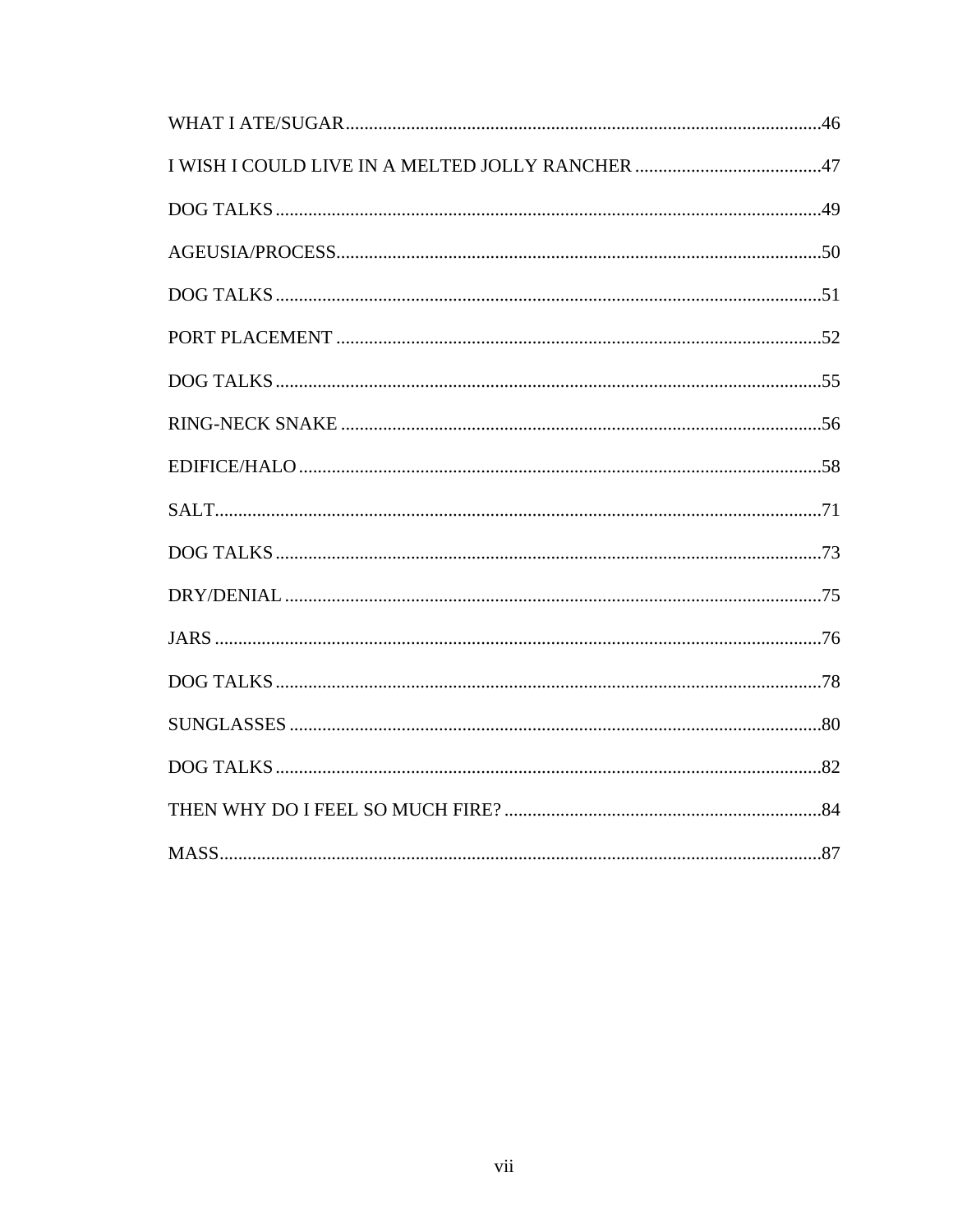### INEVITABILITIES/SELF-PORTRAIT

Some things can't be helped: the length of hallways; waiting; plants when they're fake, or worse, real; the slow stir of hours; glass disturbing heat; doors like wings on the spines of buildings; constructing; shadows merging; beeping; breaking; thinking of loneliness; curtains; chairs in a row; windows; the kind of silence that rumbles; chemo; stasis; stairwells; floors again; staring or looking; faces; bodies; neuropathy; discerning objects; weakness; waking; mirrors; showers; sweating.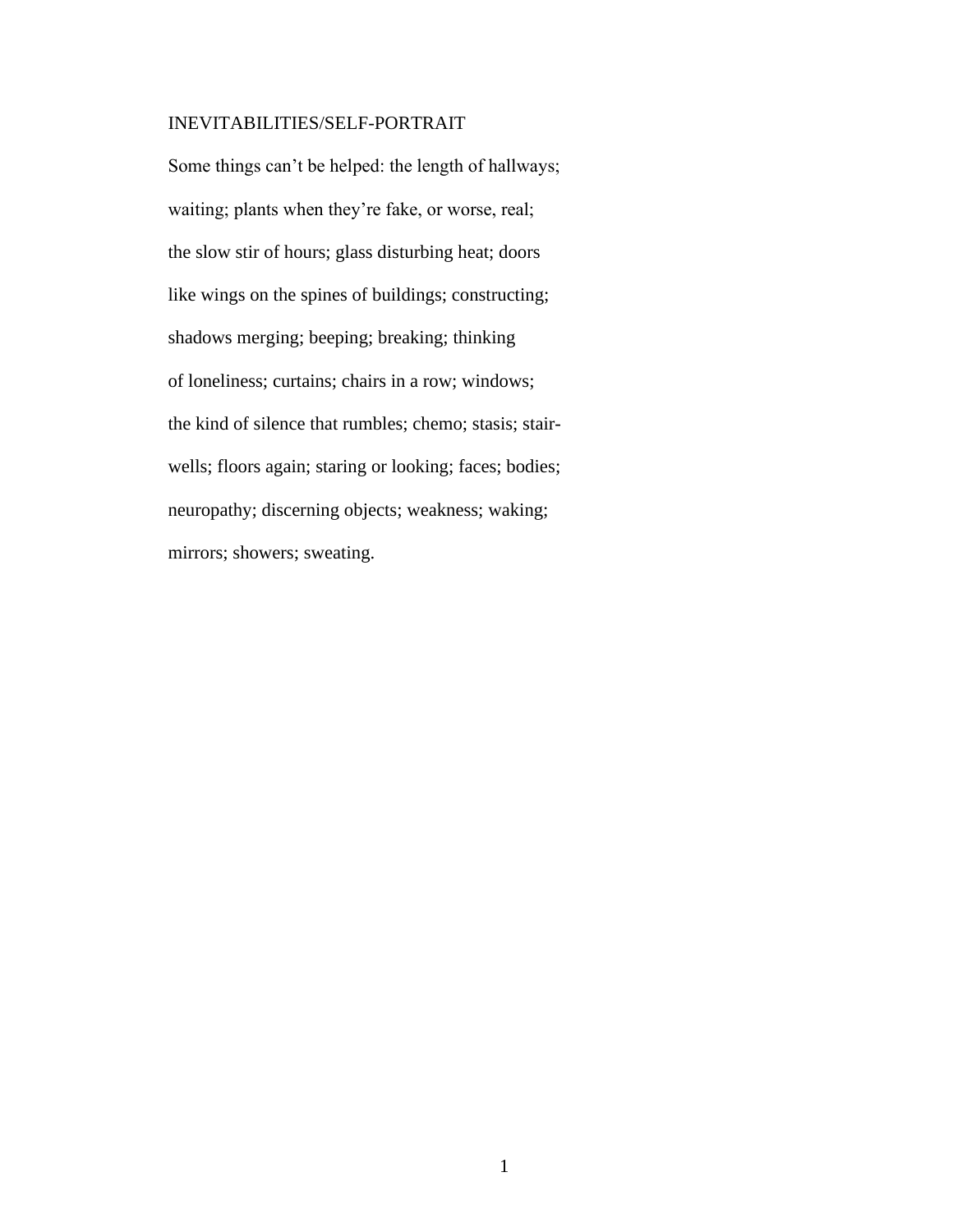### TELLING IT/ANAMNESIS

I.

To figure out what really happened,

I must admit I was barely there.

It happened how everyone else says it did.

In that bit of living,

there was no sound

since there was no one to hear it.

Some endured.

I know this, skeptically,

asking for evidence.

Those things happened

in the same air that suspends pennies,

in the seconds

that precede anemic questions.

For a whole year, I rarely held. And later,

became forgetful.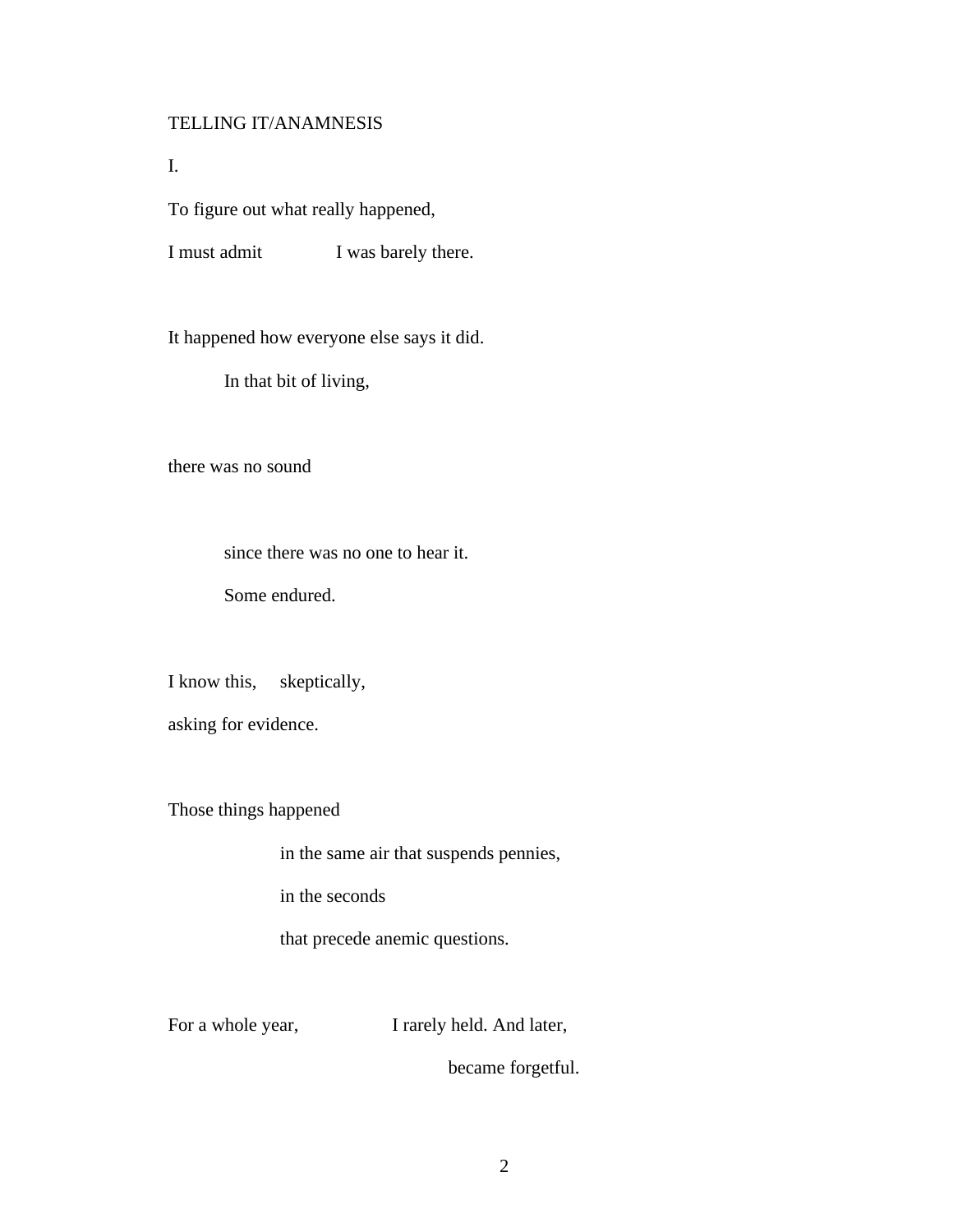I took it as a tick—an overreliance.

Fear can be known,

but not from the comfort of standing beside it,

from its tranquilizing thumb-strokes to the palm,

picking up sweat brewed between fingers.

All hands, I figure, are like that—

tightly gripped.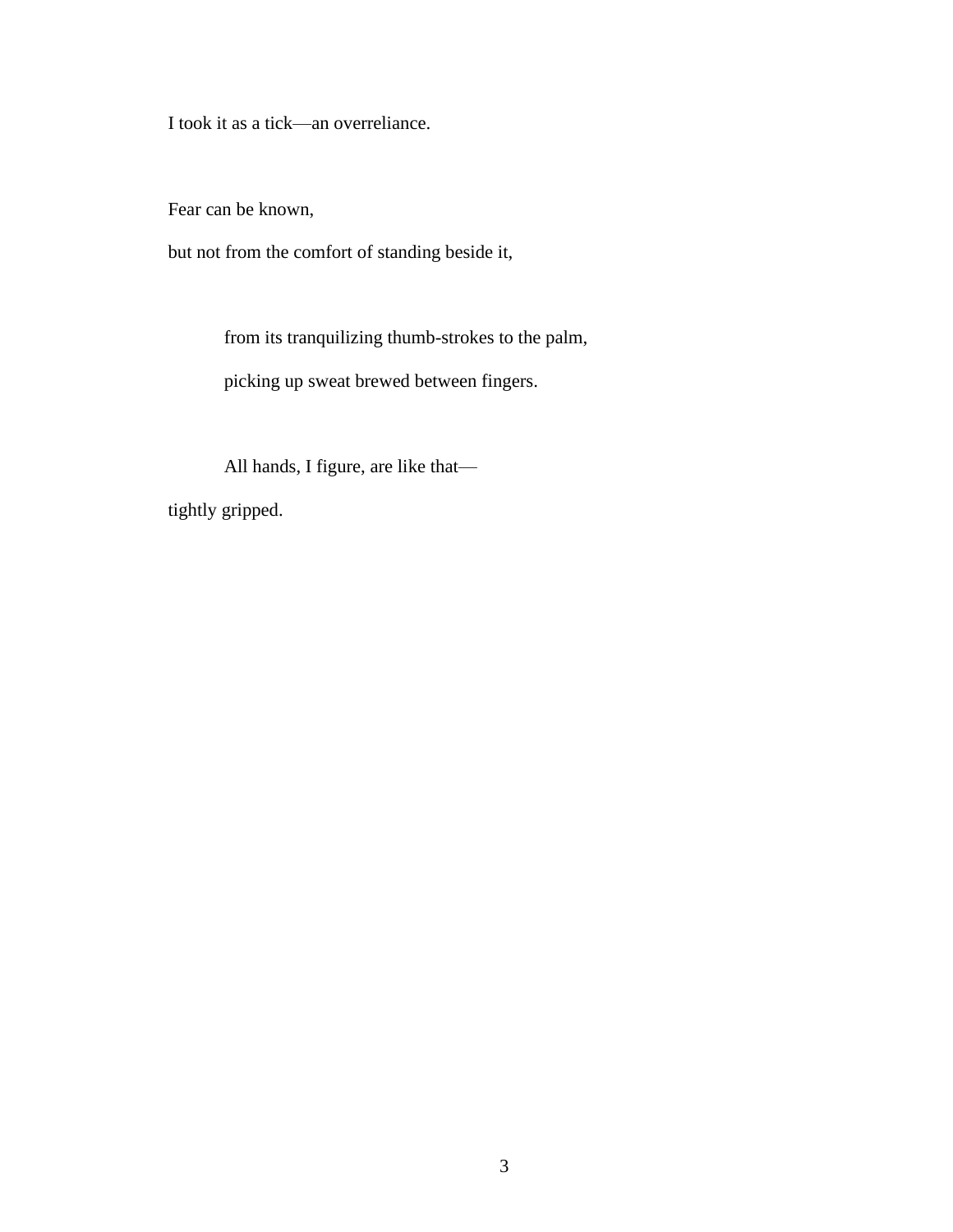II.

To pick out truth is to decipher dreams.

In one, the house burns down. The dog and I had gone walking.

My mother tells me this is favorable.

Death dreams make us live longer. I'd imagined into someone's body

idle breath

just by sleeping.